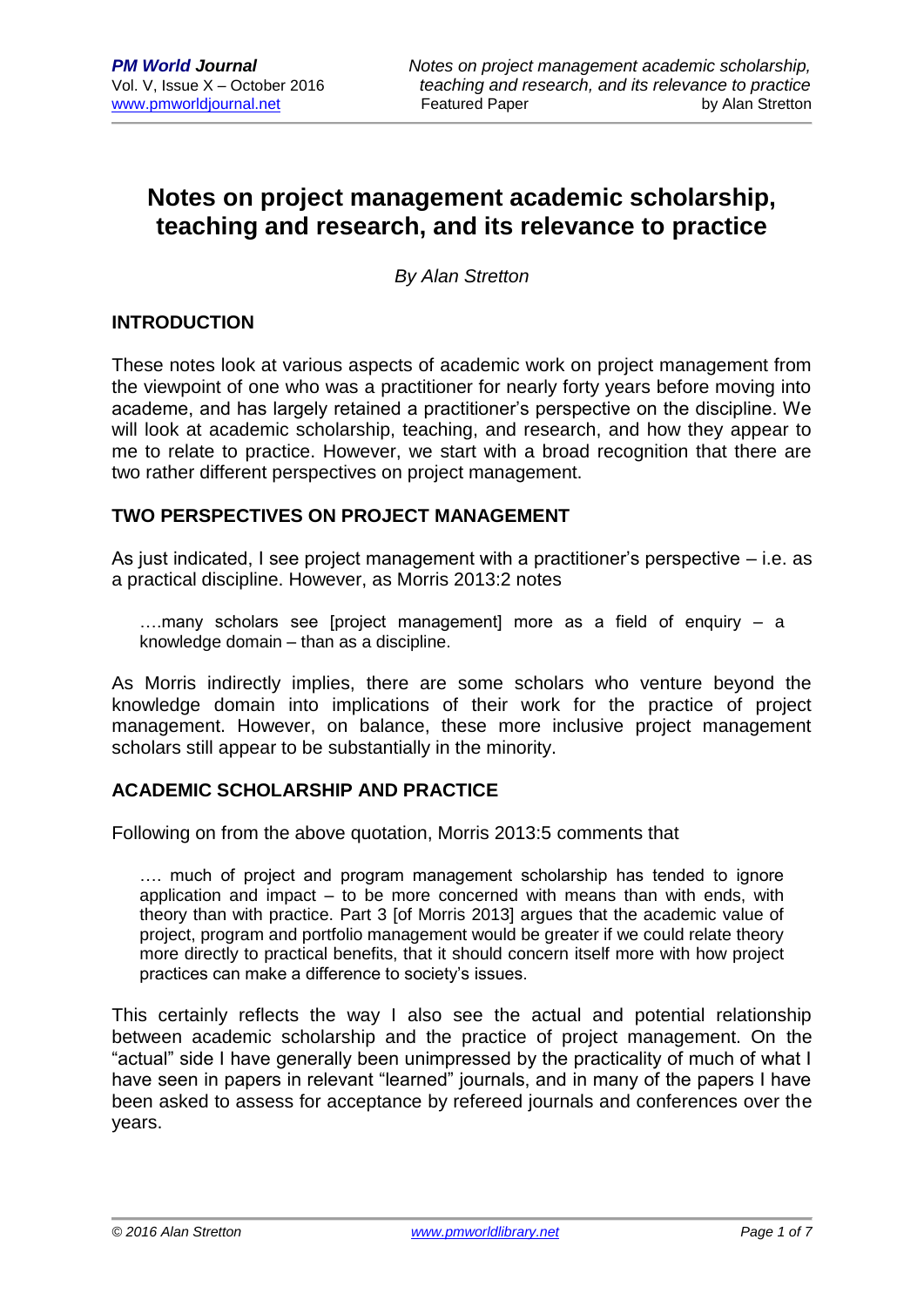The situation appears to be that most of these papers have been written by scholars for other scholars to read – i.e. reflecting Morris' comment above that many scholars see project management more as a field of enquiry – a knowledge domain – rather than as a discipline.

One typical example comes from Morris 2013:116 (again), when he says that

….many academics have become interested from an organisational theorist's perspective in projects as organisational forms. In doing so, however, they may not engage with the management responsibilities of people who are involved, or could be, in managing the 'whole project'. (Some would see the attempt as secondary to their interests, if that.)

Later, Morris 2013: Morris 2013:282 observes that

…doing project management and theorising about organisations are two quite different things.

My perspective is that I cannot see any point in undertaking any scholarly endeavours in an area like project management unless they show some real promise of ultimately helping improve its actual practice.

However, on the "potential" side, although I have not been in close contact with academe for some years, I get the impression that more scholarly attention is being directed in recent times towards contributing to actual project results.

Perhaps one indicator of this may be that we are seeing an increasing number of contributions by academics – some of them very prominent ones – to more practiceoriented journals such as this one. I very much welcome this trend, and can only hope that it will continue apace.

#### **ACADEMIC TEACHING AND PRACTICE**

I will start this section with a substantial quote from Morris 2013:248, who is much better placed than myself to give this type of overview.

Historically, academia has been central to developing professions' knowledge. "Most professional education occurs in universities … because professions rest on knowledge and universities are the seat of knowledge in modern societies" (Abbott 1992). But in reality this is rarely the case in today's world of project management as a whole, as a summative discipline – largely because *we have very few academics in project management who have ongoing experience of the reality of managing projects: very few would be called on by industry to manage or to advise on the management of projects.* They are not the seat of management knowledge: practitioners are. Instead, academics disaggregate the subject and research and teach its elements, generally from one particular theoretical stance.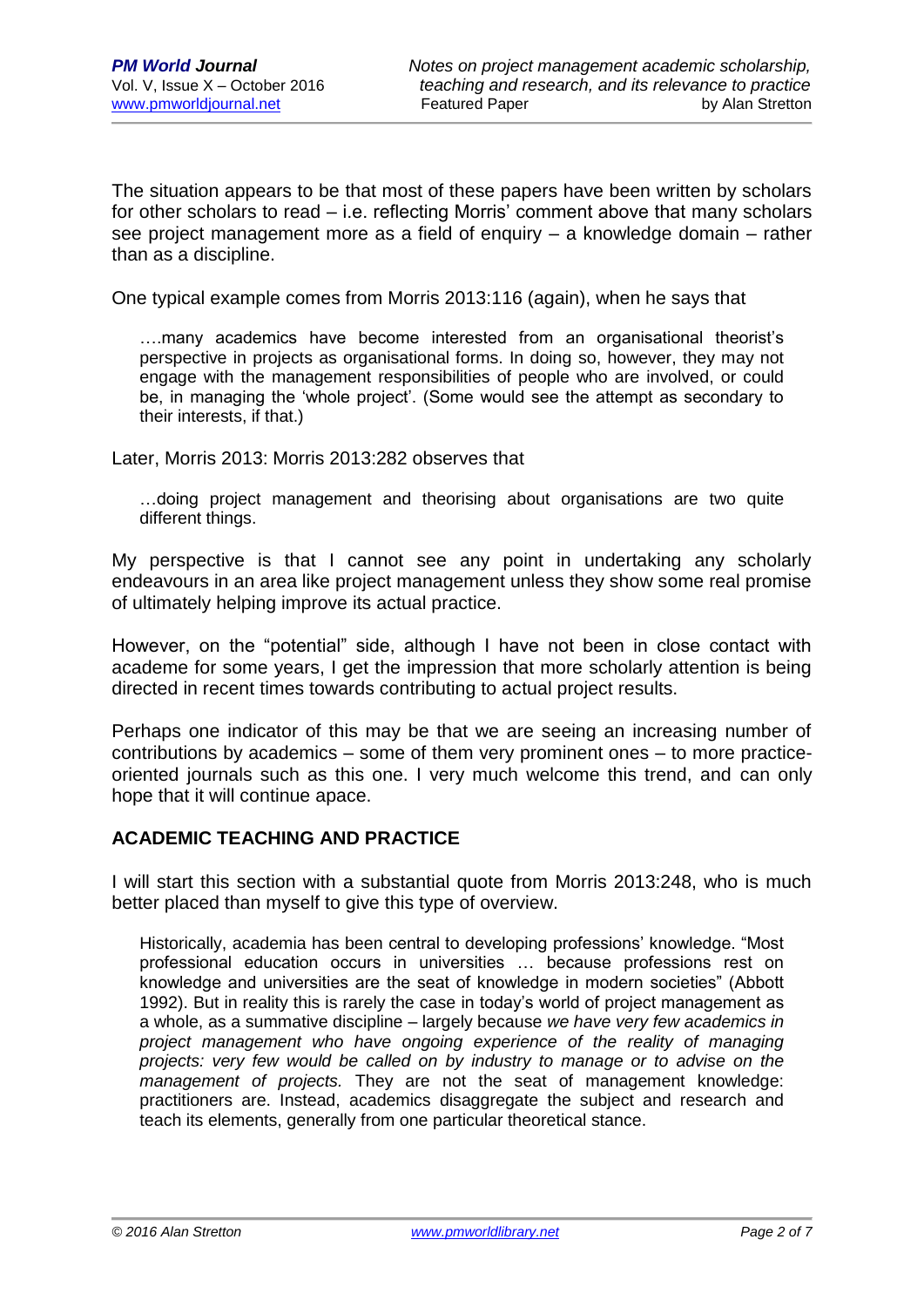When I moved from practice to academe in early 1988 to initiate a Master of Project Management course at the University of Technology, Sydney (UTS), one of the first things we had to do was decide the format of the course. My two academic colleagues initially favoured teaching the "elements" (e.g. what were then called the project management functions in the 1987 edition of PMI's Project Management Body of Knowledge – the PMBOK). However I, and some other colleagues from practice, argued strongly that we should develop the course to facilitate answering the following question. "You have been given a project to manage. So, what actions do you now need to take to progress it effectively from start to finish?"

Accordingly, the core of the course was a generic project life cycle, with appropriate "elements" discussed as they naturally appeared. In the absence of good external guidelines at the time, we had to develop the generic project life cycle ourselves. We then progressively modified it as our experienced mature-age students contributed materials from their own experience. This was a learning process for both teachers and students, and equally stimulating for both.

The other factor which should be mentioned here is that project management is very much an integrative activity (e.g. Stretton 2016h). If you focus on teaching the "elements" (e.g. the PMBOK Guide's knowledge areas) as Morris suggests happens (in the above quotation), you are most certainly disaggregating project management knowledge, and will be hard pressed to adequately represent the integrative nature of the actual practice of project management.

My position is that I very much agree with the proposition that Morris has made time and again over many years, when he says (e.g. Morris 2013:116)

…the project development [life] cycle is, for me, the one thing that differentiates projects from non-projects.

This places the project life cycle front and centre in my evaluation of knowledge frameworks and educational efforts in project management. I believe we would all benefit from having this perception adopted more widely in both academic and nonacademic teaching approaches to project management.

## **ACADEMIC RESEARCH AND PRACTICE**

Writing on the subject of "Researching the unanswered questions of project management", Morris 2000 said of his analysis of papers published from 1990 to 1999:

- 1. Project management research has not been particularly oriented to demonstrating business relevance.
- 2. There is almost nothing at all relating expenditure on project management to business benefit…..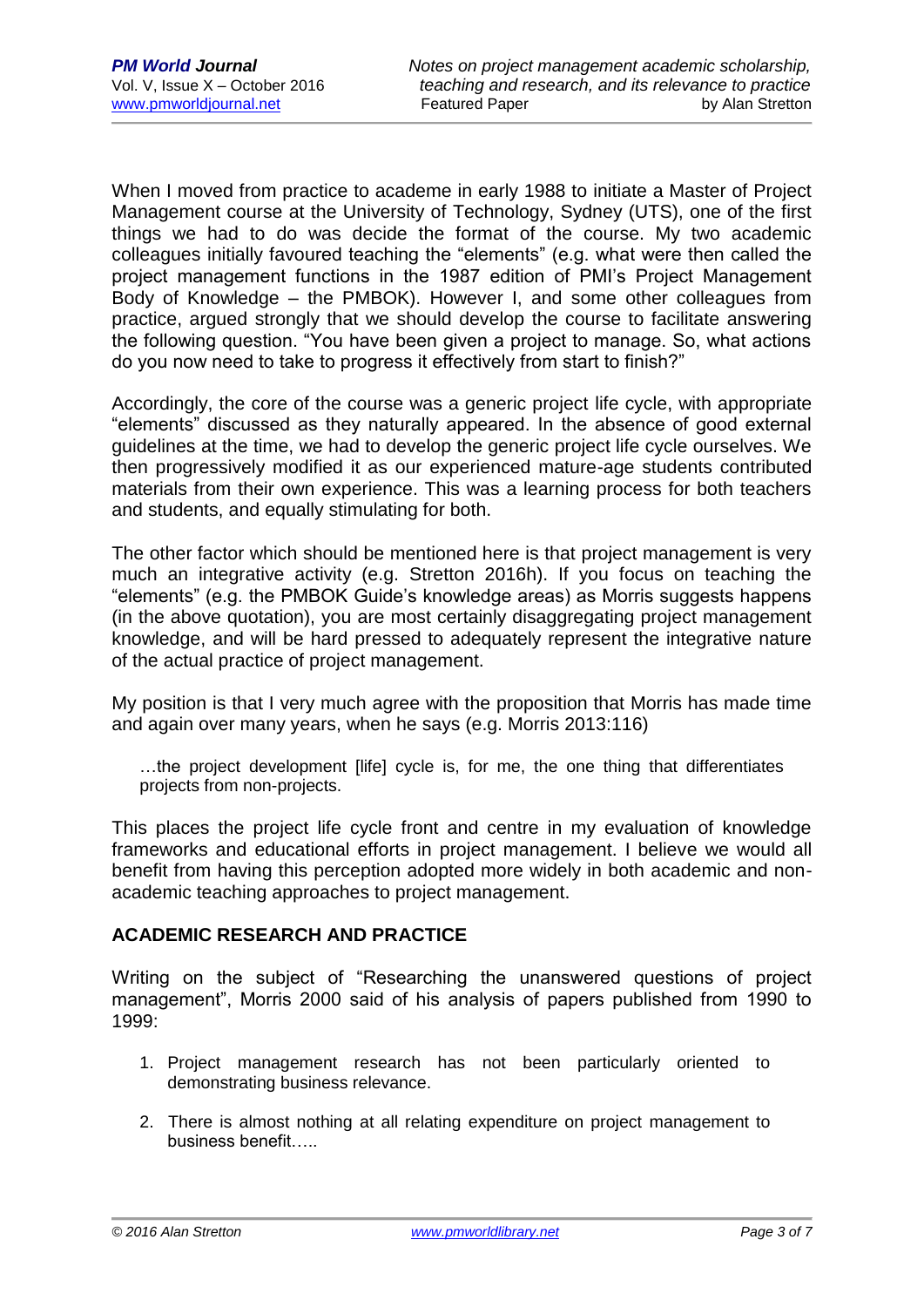Whilst there have been practical improvements in the second point since 2000, notably with increasing insistence on the development of business cases, I have seen little evidence of really substantive academic research work in these areas.

I continue to feel that too much of the research work in project management remains insufficiently connected to the needs of practitioners. I say this with a background as head of a highly successful R&D department in Civil & Civic for some fifteen years. Admittedly our emphasis was on the development side of R&D, but I don't think this the basic reason for my unease about the research work presented in the literature.

As I see it, academic research in project management appears to have developed a life of its own, and a style of its own, some of which is quite alien to my (practitioner's) way of looking at things. As far as I can tell, academic research methodology appears to have become highly standardised, and based on academic value standards which are unrelated to the practice of project management. A good deal of the material I have reviewed in the past is evidently a product of the "publishor-perish" academic school, and, quite frankly, too much of it has been of little, if any, value.

I think there is an associated problem with academic research, and that is that it focuses practically exclusively on going narrow and deep. Some thirty years ago I was doing substantial part-time teaching at the University of New South Wales (UNSW) in Sydney, and was being encouraged by senior academics in the Faculty of Architecture to undertake a PhD. I was keen to do so, but wanted to do research which integrated what I had identified as a whole lot of loose ends related to the building and construction industries. However, they insisted I do something narrow and deep. We argued about this for over two years before they agreed, most reluctantly, to my proposal. So, in a sense I had won the battle. But by that time I had moved well beyond frustration to despair with their approach, and had long since decided not to proceed with a PhD. As I have said before, and will continue to say, I believe the most utilitarian opportunities in project management are integrative ones.

Finally, based on my experience in how we went about R&D in Civil & Civic, I suspect that current academic research methodologies may tend to inhibit, rather than enhance, significant research breakthroughs. I also suspect that a relaxation of some of the more rigid academic methodological requirements might help produce research work which is more relevant to the world of practice.

However, it is also generally the case that researchers have little idea which areas of the project management discipline are critical to achieving satisfactory outcomes. So, there is an apparent opportunity here to bring research and practice closer together, and I believe that practitioners could and should initiate such activities.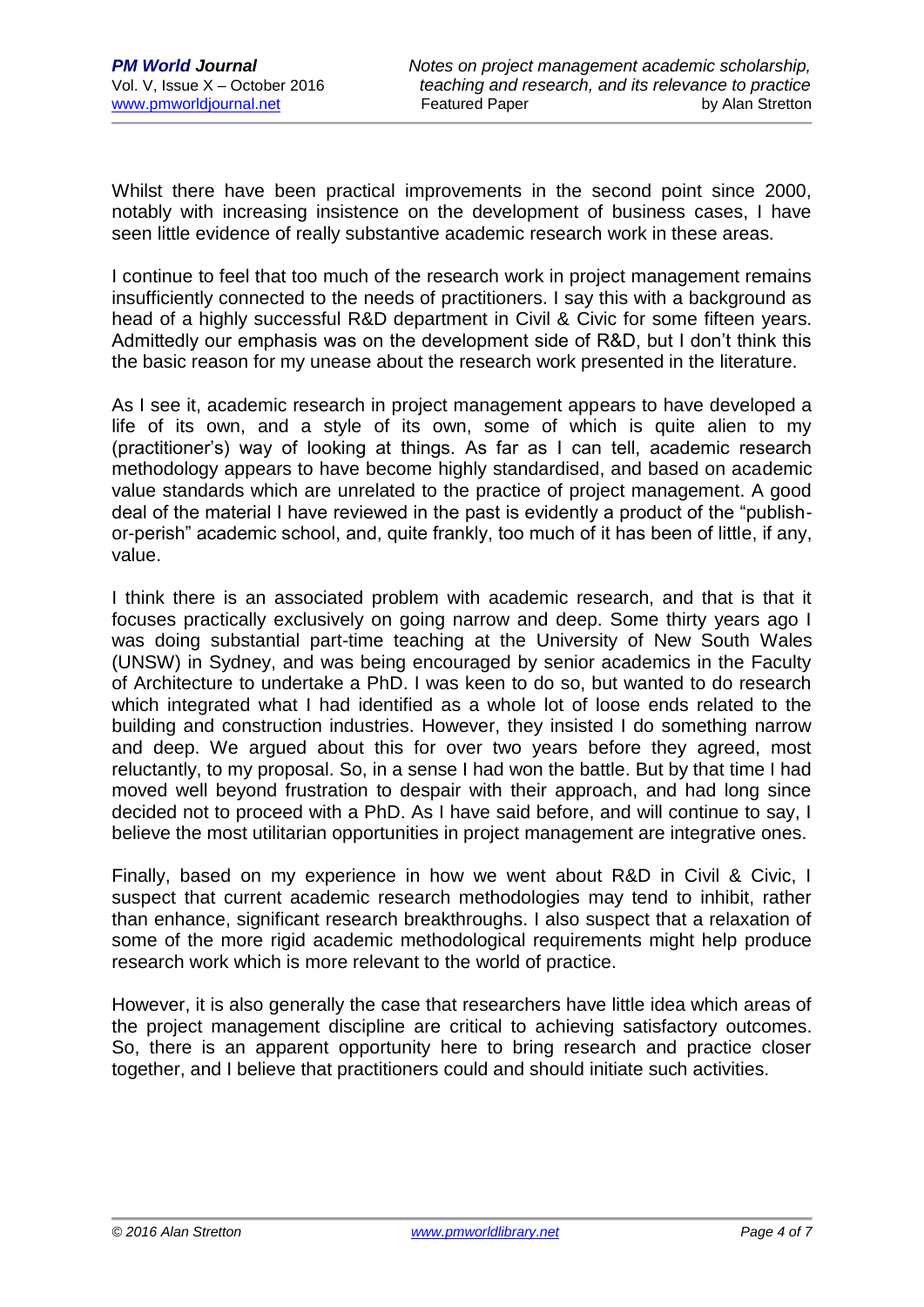# **FROM RESEARCH TO PRACTICE TO STANDARDS?**

Morris et al 2006 comment on the then current *The PMBOK Guide* (PMI 2004) in the context of the extent to which this document reflects findings in the research literature, as follows:

In fact, the *PMBOK Guide* and many of PMI's standards generally do not, in the Network's view [the UK's Engineering and Physical Sciences Research Council's Research Network – *Rethinking Project Management*, 2004-2006] adequately reflect the research literature, either in scope of topics covered, or in substantive detail rendered. It is important therefore for the research community to critique the limitations implied by these standards. If they remain unchallenged the discipline (the profession) risks being defined by models which ignore areas that are critical to achieving satisfactory outcomes. ….

At first reading this appears to be a reasonable observation, in view of the prominence of the PMBOK Guide as a guide to the practice of project management. However, there appears to me to be a gap in the reasoning.

It seems to me that the results of research effort not only need to be tested and validated in practice, but then substantially accepted and used by practitioners, before they can reasonably be incorporated into a standard such as the PMBOK Guide, which claims to reflect proven best practice.

It seems to me that the much more relevant point being made is one which Morris has been highlighting for years, and repeats in Morris 2013:54, as follows (his italics).

….a fundamental shortcoming: *The PMBOK Guide did not, and still does not, represent the knowledge that is necessary for managing projects successfully …*

None-the-less, there is still a question as to how to get relevant research findings known to, and acted on, by project management practitioners. I have no ready answers to that. Perhaps we need a second type of "standard", which is futureoriented rather than past-oriented? This is rather a "way-out" thought, but does anyone out there have a better notion about how to bring the two closer together?

#### **SUMMARY/CONCLUSION**

We started these notes with the key observation that there are two very different perspectives on project management out there.

- One is what might be called a practitioners' perspective, which is that project management is a practicing discipline; and
- The other is what might be called a scholarly perspective, which is that project management is a field of enquiry – a knowledge domain.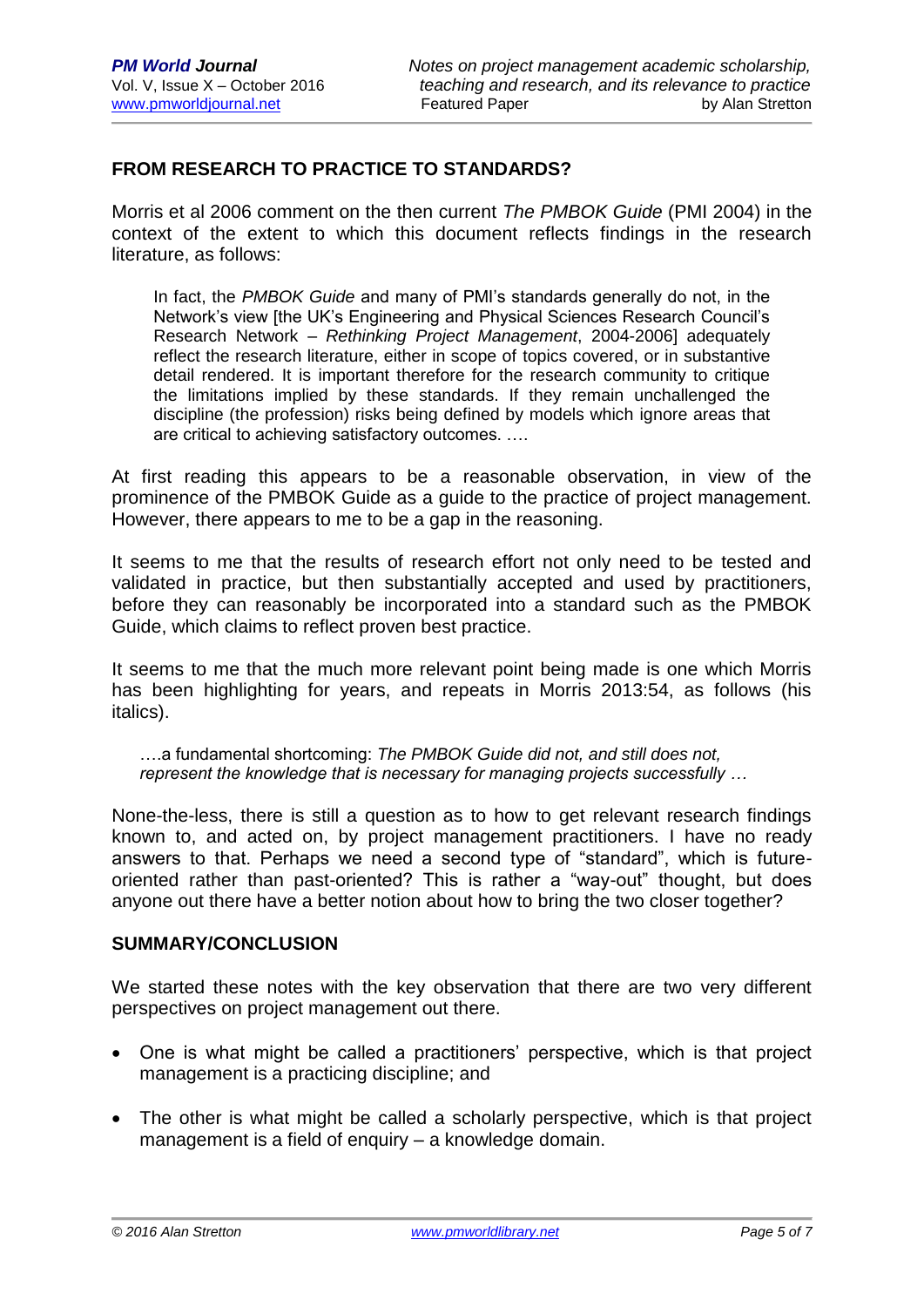The basic theme of this article is that these two perspectives have been too widely separated in the past, and that both sides would benefit from a closer relationship in terms of academic scholarship, teaching, and research work.

Although I am no longer closely in touch with either academia or practice, I believe there are signs that closer relationships are being affected in some areas.

There would appear to be several possibilities for both academics and practitioners to initiate further cooperative activities, for the benefit of both groups, and ultimately, of course, for the benefit of project management at large.

## **REFERENCES**

MORRIS, Peter W G (2013). *Reconstructing Project Management.* Chichester, West Sussex; Wiley-Blackwell

MORRIS, Peter W G (2000). Researching the unanswered questions of Project Management. INDECO Management Solutions, April.

MORRIS, P W G, L CRAWFORD, D HODGSON, M M SHEPHERD, J THOMAS (2006). Exploring the role of formal bodies of knowledge in defining a profession – The case of project management. *International Journal of Project Management,* Vol 24, Issue 8, pp 710- 721.

PMI (PROGRAM MANAGEMENT INSTITUTE) (2004). *A Guide to the Project Management*  Body of Knowledge. 3<sup>rd</sup> Edition, Newtown Square, PA; Project Management Institute

STRETTON Alan (2016h). Project integration/interface/context management series (1): Project integration. *PM World Journal*, Vol V, Issue VII, July.